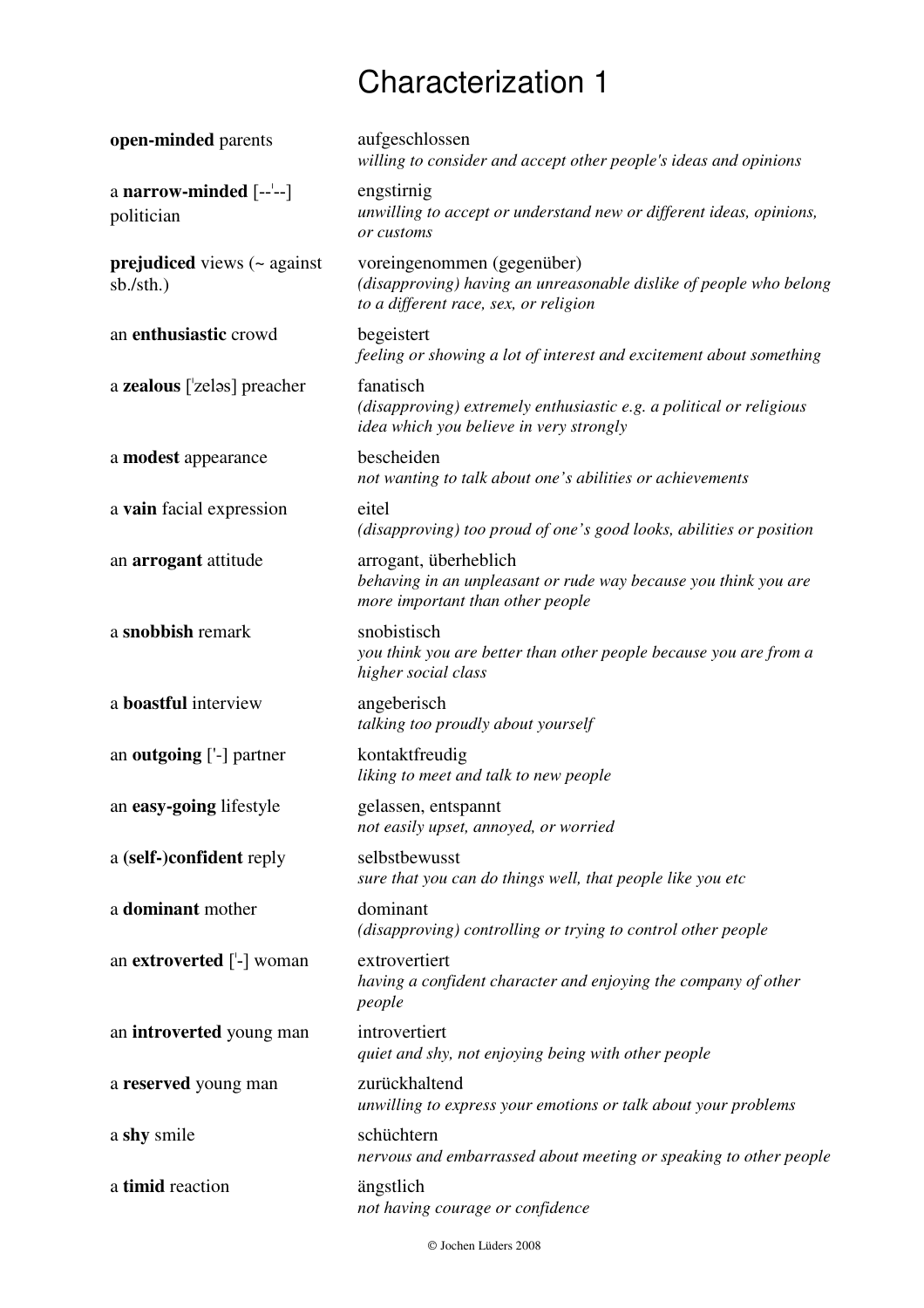## Characterization 2

| a self-conscious $\left[-\right]$ teenager  | befangen, gehemmt<br>worried and embarrassed about what you look like or what other<br>people think of you      |
|---------------------------------------------|-----------------------------------------------------------------------------------------------------------------|
| a generous offer                            | großzügig<br>willing to give money, spend time etc, in order to help people or give<br>them pleasure            |
| a mean old man                              | geizig<br>not wanting to spend money                                                                            |
| a materialistic attitude                    | materialistisch<br>(disapproving) concerned only with money and possessions                                     |
| <b>petty</b> ['peti] jealousy               | kleinlich<br>unkind and caring too much about small unimportant things                                          |
| a fussy housekeeper                         | pingelig, umständlich<br>very concerned about small, usually unimportant details                                |
| a selfish/self-centered man                 | egoistisch<br>(disapproving) caring only about yourself and not about other<br>people                           |
| an <b>ambitious</b> plan                    | ehrgeizig<br>determined to be successful, rich, powerful etc                                                    |
| a hard-working student                      | fleißig<br>working with a lot of effort                                                                         |
| a demanding boss                            | anspruchsvoll<br>expecting to have things exactly the way you want them                                         |
| an imaginative child                        | phantasievoll<br>very good at thinking of new and unusual ways of doing things                                  |
| a sensitive child $(\sim \text{to sth.})$   | empfindlich (gegenüber)<br>getting upset too easily                                                             |
| an assertive woman                          | energisch<br>behaving confidently so that they get what they want                                               |
| a determined effort                         | entschlossen<br>having a strong desire to do something, so that you will not let<br>anyone stop you             |
| an indecisive leader                        | unentschlossen<br>unable to make clear decisions or choices                                                     |
| a forgetful professor                       | vergesslich<br>often forgetting things                                                                          |
| a ruthless dictator                         | rücksichtslos<br>so determined to get what you want that you do not care if you have<br>to hurt other people    |
| a vicious $\lceil \forall x \rfloor$ omment | bösartig<br>very unkind in a way that is intended to hurt someone's feelings                                    |
| a malicious rumour                          | boshaft<br>very unkind and cruel, and deliberately behaving in a way that is<br>likely to upset or hurt someone |